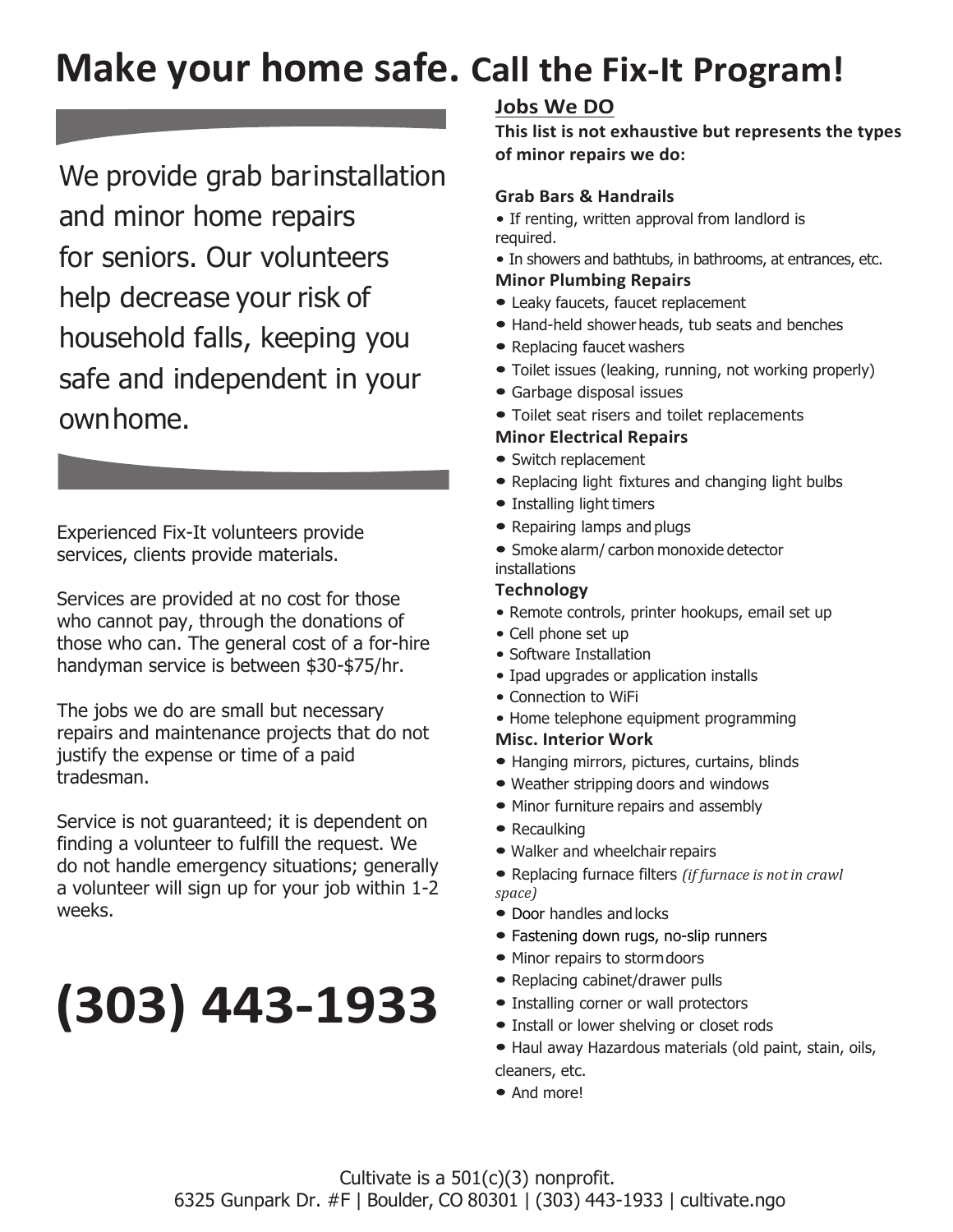# **What We DON'T do**

# **Plumbing**

- No work that requires <sup>a</sup> licensed professional
- No work that requires tearing into walls, floors, or digging up pipes
- No replacing water heaters

# **Electrical**

- No work that requires <sup>a</sup> licensed professional
- No light bulb changes for ceilings requiring <sup>a</sup> ladder
- No primary wiring
- No mechanical garage door opener installation or repair

## **Technology**

- No virus removal
- No hardware upgrades
- No ongoing technical support

## **Interior/Exterior Work**

- No work that requires <sup>a</sup> city, county, or state permit
- No climbing on roofs, ladders, or getting under the house
- No crawl spaces or attics
- No furnace repair
- No pilot lights
- No work that would leave holes in walls
- No drywall
- No construction of ramps, platforms, or stairs
- No outdoor railings except to help enter the home
- No house cleaning
- No large appliance repair
- No carpet cleaning or flooring installation
- No painting
- No packing or preparing tomove and no moving of boxes
- No hauling
- No gutters
- No furniture moving
- No snow removal (our SnowBusters program covers this need)
- No yard work (our YardBusters program covers this need)
- No work that is the responsibility of a landlord
- No work on a home you don't live in
- No work on a property used for business purpose

# cultivate

Cultivate is a  $501(c)(3)$  nonprofit. 6325 Gunpark Dr. #F | Boulder, CO 80301 | (303) 443-1933 | cultivate.ngo